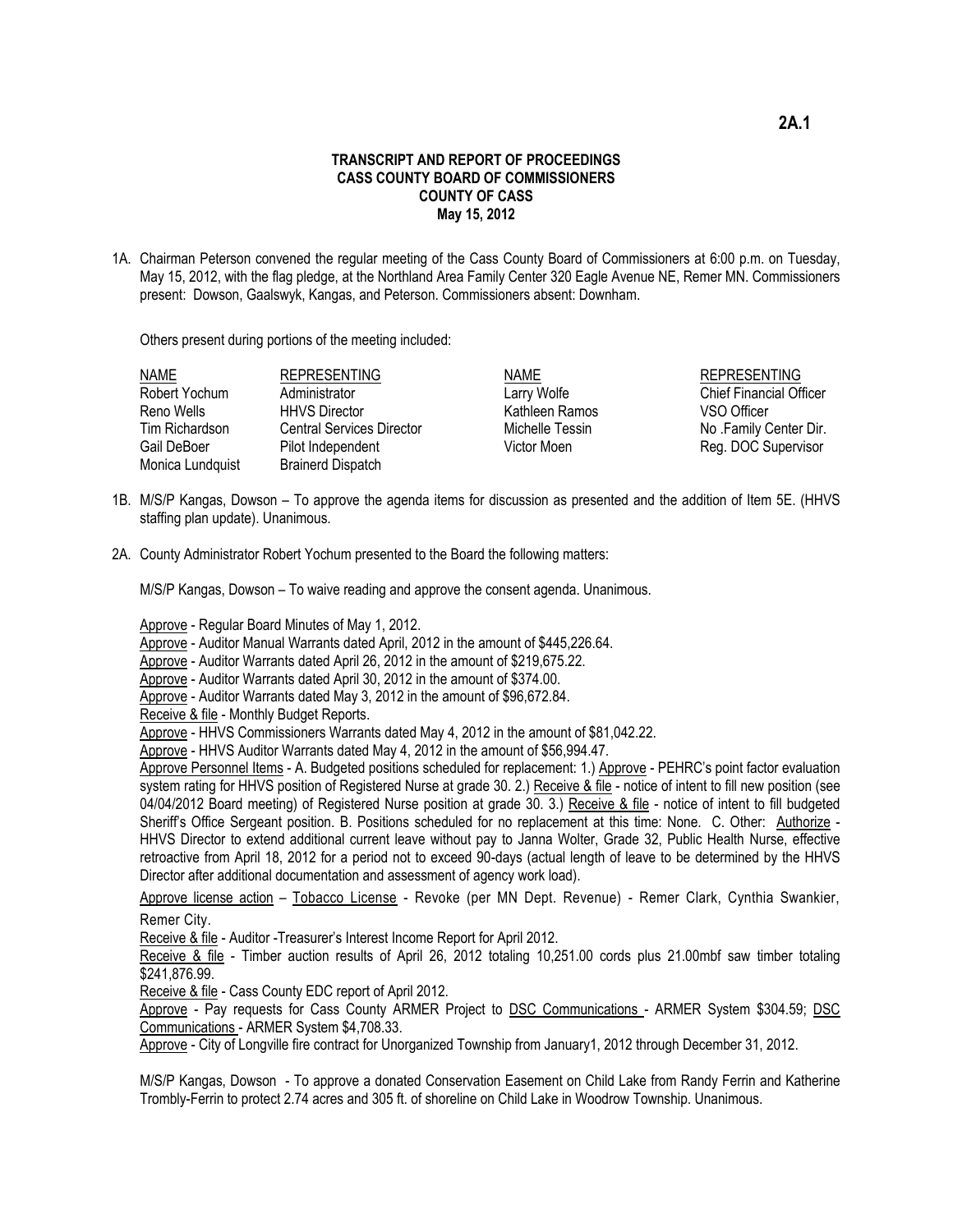Approve - Extension of lease rental agreement of Cass County Courthouse Annex office space to the Natural Resources Conservation Service (NRCS) from January 1, 2013 – December 31, 2013.

Receive & file – Notice of single audit completion by the MN Dept. of Human Services for year ending December 31, 2010. Approve - Letter of support for MN DOC grant submission to US Department of Justice – Smart Probation (CFDA#16.812; BJA-2012-3254).

2B. County Administrator Yochum summarized the Ad-Hoc Committee (Downham, Dowson) meeting of Tuesday, May 1, 2012. Discussions were held with Walker City officials (Bruns, Bjorklund) ISD #113 WHA Maintenance Director (Gravett), and Cass County personnel (Richardson, Enblom, Wolfe, Yochum) regarding the reuse of propane tanks at AhGwahChing and the feasibility of natural gas extension to the Walker area. The Committee recommends that the Board authorize staff to obtain competitive proposals for reuse of the propane tanks at AhGwahChing for further consideration by the Board and that the staff report back to the Committee any potential supplier interest in natural gas extensions.

M/S/P Dowson, Peterson – To authorize staff to obtain competitive proposals for reuse of the propane tanks at AhGwahChing for further consideration by the Board and that the staff report back to the Committee any potential supplier interest in natural gas extensions. Unanimous.

- 3A. Northland Area Family Center Director Michelle Tessin welcomed the Board to the recently relocated Service Center. Director Tessin explained several Family Center initiatives including the process for starting a Remer Centennial Library at the Remer Depot hopefully by January 1, 2013. The Remer Area Chamber of Commerce will ease space to the library for \$1.00 a year, and in return the library will share utility costs. A library committee has submitted a grant proposal to the USDA for assistance with startup costs, and accepting donations of 1,300 donated books, 4 paperback racks from the Hennepin County Library, 2 tables 8 chairs from the City of Remer, books with a cart from the Outing Library, and storage from the Eagle Country Snowmobile Club and Family Center. The future goal is for the library to become part of the Kitchigami Regional Library system, until then, the library will be working on becoming a non-profit 501c3 organization. VISTA member, Rachel McCall who is serving at the Family Center through August 2012 has provided project support. Director Tessin added that Family Center participation levels are up and discussed a future natural landscape project at the Family Center. No action necessary.
- 4A. Chairman Peterson acknowledged the Public Hearing Notice for the consideration of an Off-Sale Intoxicating Liquor to Lazy Moon Backstage Bar at Moondance Jam, Inc., Turtle Lake Township, PID#45-004-2100, located at 7050 39th Ave NW Walker MN 56484. The Turtle Lake Township had approved the license at their Tuesday, April 3, 2012 Township Meeting, no written comments were received as a result of the hearing notice and no one appeared before the Board with objections.

M/S/P Dowson, Kangas - To approve the Off-Sale Intoxicating Liquor License application of Lazy Moon Backstage Bar at Moondance Jam, Inc., Turtle Lake Township, PID#45-004-2100, located at 7050 39th Ave NW Walker MN 56484, contingent upon receipt of all required documents. Unanimous.

- 5A. Veterans Service Officer Kathleen Ramos reported to the Board on her attendance at the Camp Shelby Conference in Mississippi from April 5, 2012 through April 14, 2012. Ms. Ramos explained that she was part of the advance team that worked in the mass briefing and processing flow of returning command troops. The team consisted of elements from the VA Education, MNSCU, State Veteran Employment Services, Minnesota Department of Revenue, Embedded Mental Health Counselor, Transition Assistance Counselor, and the MN County VSO's. Among the 500+ soldiers demobilized this occasion VSO Ramos was able to interview area soldiers including 2 from Cass, 2 from Beltrami and 1 from Crow Wing. Ms. Ramos also informed the Board of the addition of thirty new clients being served by the Cass County Veterans Service Office recently. Ms. Ramos thanked the Board for their support and in turn the Board thanked her for her participation. No action necessary.
- 5B. Ms. Ramos requested Board approval to purchase and install parking signs for Veterans at county facilities including: the Courthouse; Health, Human and Veterans Services; Highway Department and the Cass County Land Department. The Veteran parking spaces would be honored by the public on a voluntary basis and would be available for any Veteran with or without any special DMV issued vehicle license plate. The design would include a message asking the public to respect this space by saying "Thank You for Your Service" which would show of appreciation for those who served and came back alive. Funding would be from HHVS at approximately \$50 per sign and the County Highway Department offered installation.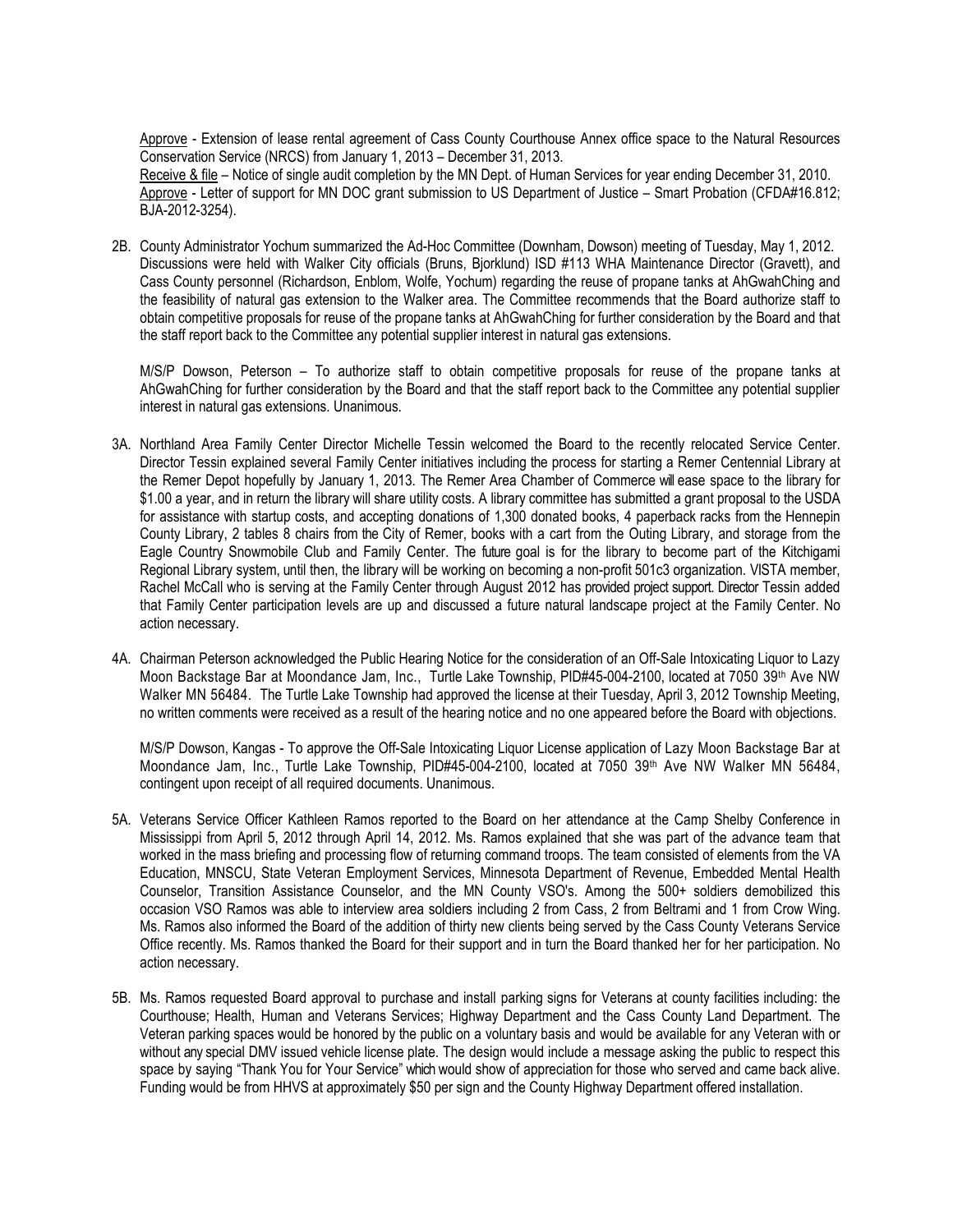M/S/P Dowson, Kangas – To approve the designation and installation of related signage for honorary Veteran parking space(s) at all County facility public parking sites. Unanimous.

- 5C. HHVS Director Reno Wells presented a TWRx County Prescription Discount Program poster that displayed utilization through the end of March 2012. Mr. Wells explained that HHVS marketing will include placement of updated posters in schools, family centers, pharmacies, clinics, and public locations. Since September 2011 Cass County residents using the TWRx County Prescription Discount Program have made 2,888 claims using 1,527 cards and a price saving of \$169,092.55. By consensus the Board expressed an interest in the recently announced National Association of Counties (NACo) dental program – Director Wells will report back. No Board action necessary.
- 5D. Mr. Wells discussed the HHVS standard contracting procedure for approximately 189 contracts per year (many of which are the same contract format). Past practice has been to submit each contract to the Board (typically as a consent agenda item), with signatures by the Board Chair, and County Administrator, after review by the County Attorney (who also signs each contract). Administrator Yochum and Director Wells added that in an effort to maintain opportunities for Board and public input, but improve processing time, the staff requested the Board to consider the following procedure: 1.) All contract formats must be approved by the Board, 2.) Subsequent individual vendor contracts may be approved by the Board by providing a list and noting: a.) the contract format approval date, b.) the term of the agreement, and c.) any changes in financial obligations of either party. Discretionary financial grant agreements will continue to be Board approved at both the application and acceptance steps, with the Board Chair executing grant agreements approved by the Board and attested to by the County Administrator. Mr. Yochum reported that the County Attorney and Chief Financial Officer have approved the contract procedure.

M/S/P Dowson, Gaalswyk – To approve the HHVS standard contracting procedure as follows: 1.) All contract formats must be approved by the Board, 2.) Subsequent individual vendor contracts may be approved by the Board by providing a list and noting: a.) the contract format approval date, b.) the term of the agreement, and c.) any changes in financial obligations of either party. Discretionary financial grant agreements will continue to be Board approved at both the application and acceptance steps, with the Board Chair executing grant agreements approved by the Board and attested to by the County Administrator. Unanimous.

- 5E. Director Wells reported meeting May 10, 2012 with the Cass County Adult Mental Health Community Support Program (CSP) providers to explore any service delivery benefits of a single contractor coordinating a countywide program. After input from providers HHVS plans to circulate a request for proposals and report back to the Board. Mr. Wells also commented that the Home Health Aid program scheduling is stable despite recruiting difficulties. No Board action required.
- 6A. Chief Financial Officer Larry Wolfe presented Resolution No. 31-12 regarding the annual tax forfeited fund settlement for FY2012. CFO Wolfe reviewed the history of the tax-forfeit distribution to the County general fund, Public Schools, Cities, and Townships with tax forfeited land in their jurisdiction, and tax-forfeit settlement set asides for reforestation and maintenance of recreational areas. Mr. Wolfe estimated the 2012 distribution amounts based on 2011 net proceeds of \$1,021,682 as follows: Cass County general fund \$306,505, Reforestation \$153,252, Trails \$102,168, Public Schools \$306,505, and Townships/Cities \$153,252.

Commissioner Peterson offered Resolution No. 31-12 and moved its adoption, Commissioner Gaalswyk seconded:

WHEREAS, Minnesota Statute 282.08 specifies that any County Board may annually by resolution set aside no more than 30 percent of the tax-forfeited settlement for reforestation.

WHEREAS, Minnesota Statute 282.08 further specifies that any County Board may annually by resolution set aside no more than 20 percent of the tax-forfeited settlement for acquisition and maintenance of county recreational areas.

WHEREAS, It is in the best interest of Cass County to promote reforestation and recreational development within the county.

THEREFORE, BE IT RESOLVED that 15 percent of the tax-forfeited settlement be set aside for reforestation, and 10 percent of the tax-forfeited settlement be set aside for maintenance of recreational areas.